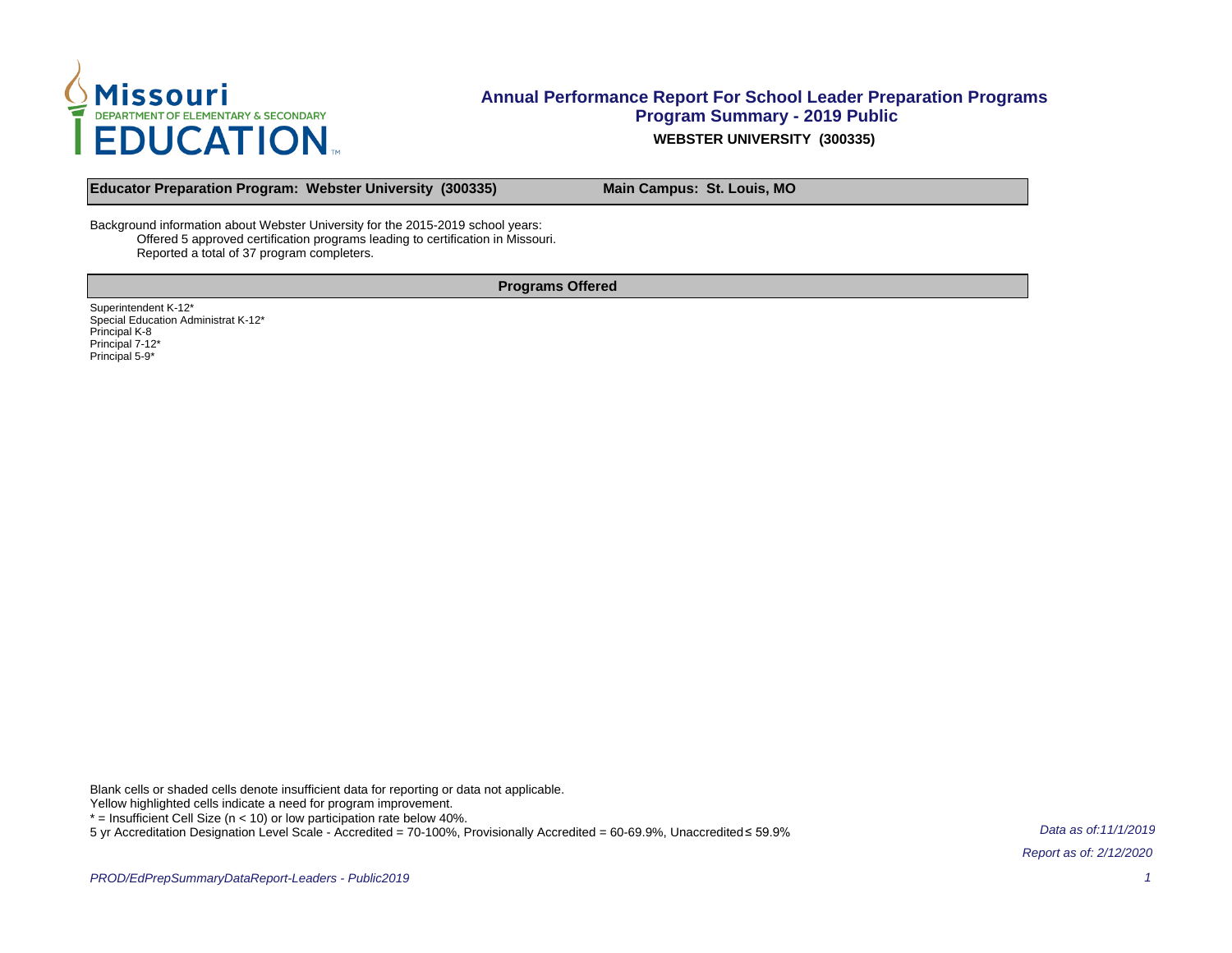

|                              |                                        |             | <b>Indicator 1.1: Certification Assessment Pass Rate</b> |       |       |       |                      |               |                  | <b>Indicator 1.2: Content / Program GPA</b> |      |      |      |      |                                                    |                  |  |
|------------------------------|----------------------------------------|-------------|----------------------------------------------------------|-------|-------|-------|----------------------|---------------|------------------|---------------------------------------------|------|------|------|------|----------------------------------------------------|------------------|--|
| <b>Certification Program</b> |                                        |             | 2015                                                     | 2016  | 2017  | 2018  |                      | $2019$ Status | Points<br>Earned |                                             |      |      |      |      | 2015 2016 2017 2018 2019 Accumulated<br><b>GPA</b> | Points<br>Earned |  |
| <b>Administrator</b>         |                                        |             |                                                          |       |       |       |                      |               |                  |                                             |      |      |      |      |                                                    |                  |  |
|                              | SPECIAL EDUCATION ADMINISTRAT K-<br>12 |             |                                                          |       |       |       |                      |               |                  |                                             |      |      |      |      |                                                    |                  |  |
|                              |                                        | $\%$        | $*$ %                                                    | $*$ % | $*$ % | $*$ % | $*$ %                | $\star$       | $\star$          | 3.81                                        | 3.99 |      | 3.76 | 3.83 | 3.85                                               | $\star$          |  |
|                              |                                        | Numerator   |                                                          |       |       |       | $\star$              | $\star$       |                  |                                             |      |      |      |      |                                                    |                  |  |
|                              |                                        | Denominator |                                                          |       |       |       | $\ddot{\phantom{0}}$ | $\star$       |                  |                                             |      |      |      |      |                                                    |                  |  |
|                              | PRINCIPAL K-8                          |             |                                                          |       |       |       |                      |               |                  |                                             |      |      |      |      |                                                    |                  |  |
|                              |                                        | $\%$        | $*$ %                                                    | 100%  | 100%  | $*$ % | $*$ %                | 100%          | 20 <sup>1</sup>  | 3.81                                        | 3.98 | 3.86 | 3.77 | 3.72 | 3.86                                               | 20               |  |
|                              |                                        | Numerator   |                                                          | 8     | 5     |       | $\star$              | 22            |                  |                                             |      |      |      |      |                                                    |                  |  |
|                              |                                        | Denominator |                                                          | 8     | 5     |       | $\star$              | 22            |                  |                                             |      |      |      |      |                                                    |                  |  |
|                              | PRINCIPAL 7-12                         |             |                                                          |       |       |       |                      |               |                  |                                             |      |      |      |      |                                                    |                  |  |
|                              |                                        | $\%$        | $*$ %                                                    | $*$ % | $*$ % | $*$ % | $*9/6$               |               |                  |                                             | 3.98 |      | 3.84 |      | 3.92                                               | $\star$          |  |
|                              |                                        | Numerator   |                                                          |       |       |       | $\star$              |               |                  |                                             |      |      |      |      |                                                    |                  |  |
|                              |                                        | Denominator | $\star$                                                  |       |       |       | $\star$              | $\star$       |                  |                                             |      |      |      |      |                                                    |                  |  |

Blank cells or shaded cells denote insufficient data for reporting or data not applicable.

Yellow highlighted cells indicate a need for program improvement.

\* = Insufficient Cell Size (n < 10) or low participation rate below 40%.

5 yr Accreditation Designation Level Scale - Accredited = 70-100%, Provisionally Accredited = 60-69.9%, Unaccredited ≤ 59.9%

Data as of:11/1/2019 Report as of: 2/12/2020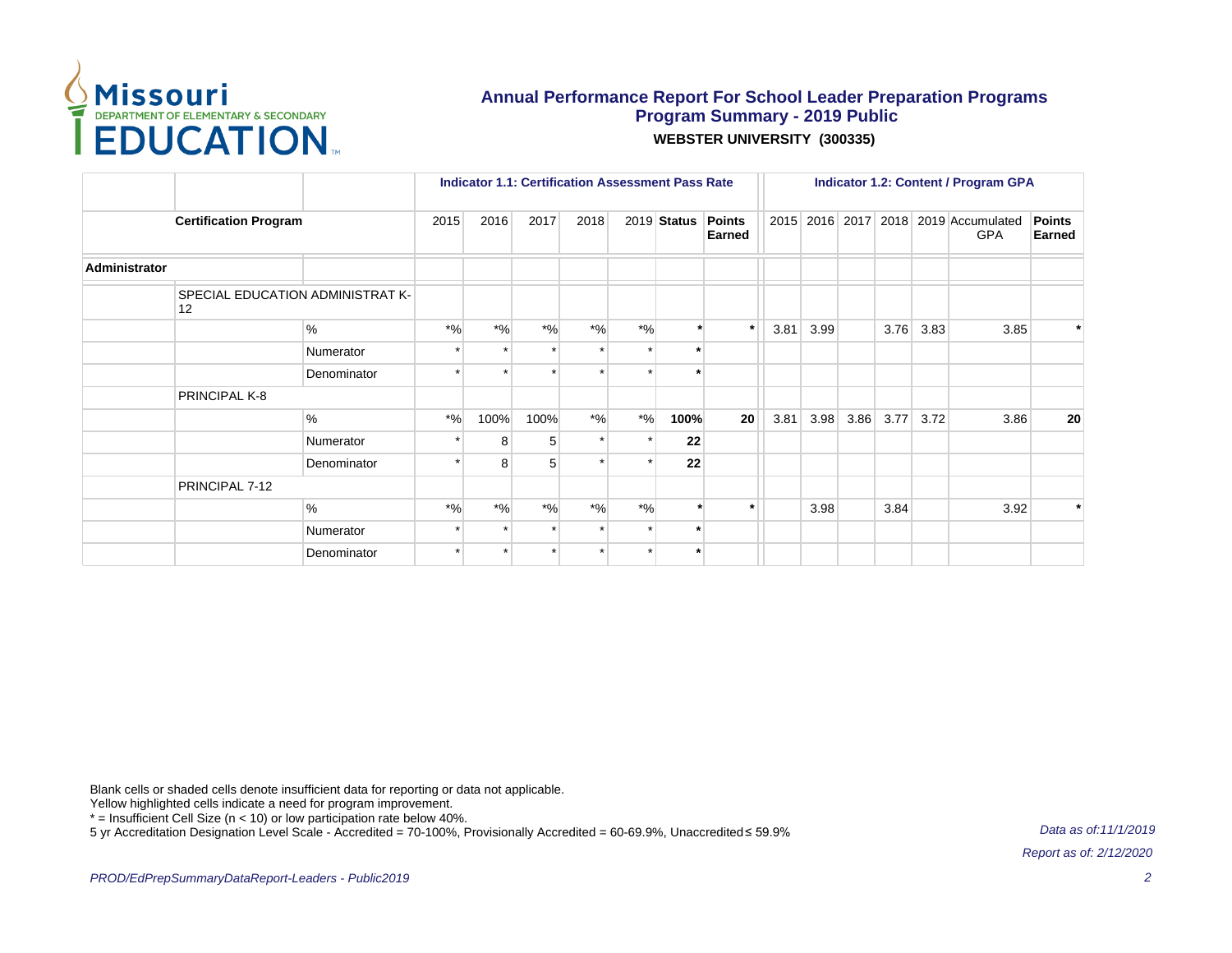

|                              |                                        |               | <b>Indicator 3.2: Missouri Performance Assessments</b> |               |         |         |               |                         |  |  |  |
|------------------------------|----------------------------------------|---------------|--------------------------------------------------------|---------------|---------|---------|---------------|-------------------------|--|--|--|
|                              |                                        |               |                                                        | <b>MoSLPA</b> |         |         |               |                         |  |  |  |
| <b>Certification Program</b> |                                        |               | 2016                                                   | 2017          | 2018    | 2019    | <b>Status</b> | <b>Points</b><br>Earned |  |  |  |
| <b>Administrator</b>         |                                        |               |                                                        |               |         |         |               |                         |  |  |  |
|                              | SPECIAL EDUCATION ADMINISTRAT K-<br>12 |               |                                                        |               |         |         |               |                         |  |  |  |
|                              |                                        | $\frac{0}{0}$ | $*$ %                                                  |               | $*$ %   |         | $*$ %         |                         |  |  |  |
|                              |                                        | Numerator     | $\star$                                                |               | $\star$ |         | $\star$       |                         |  |  |  |
|                              |                                        | Denominator   | $\star$                                                |               | $\star$ |         | $\star$       |                         |  |  |  |
|                              | PRINCIPAL K-8                          |               |                                                        |               |         |         |               |                         |  |  |  |
|                              |                                        | $\%$          | 100%                                                   | $*9/6$        | 100%    | $*$ %   | 88.9%         | 16                      |  |  |  |
|                              |                                        | Numerator     | $\overline{7}$                                         | $\star$       | 5       | $\star$ | 16            |                         |  |  |  |
|                              |                                        | Denominator   | $\overline{7}$                                         | $\star$       | 5       | $\star$ | 18            |                         |  |  |  |
|                              | PRINCIPAL 7-12                         |               |                                                        |               |         |         |               |                         |  |  |  |
|                              |                                        | $\frac{0}{0}$ | $*9/6$                                                 |               | $*$ %   |         | $*$ %         |                         |  |  |  |
|                              |                                        | Numerator     | $\star$                                                |               | $\star$ |         | $\star$       |                         |  |  |  |
|                              |                                        | Denominator   | $\star$                                                |               | $\star$ |         | $\star$       |                         |  |  |  |

Blank cells or shaded cells denote insufficient data for reporting or data not applicable.

Yellow highlighted cells indicate a need for program improvement.

\* = Insufficient Cell Size (n < 10) or low participation rate below 40%.

5 yr Accreditation Designation Level Scale - Accredited = 70-100%, Provisionally Accredited = 60-69.9%, Unaccredited ≤ 59.9%